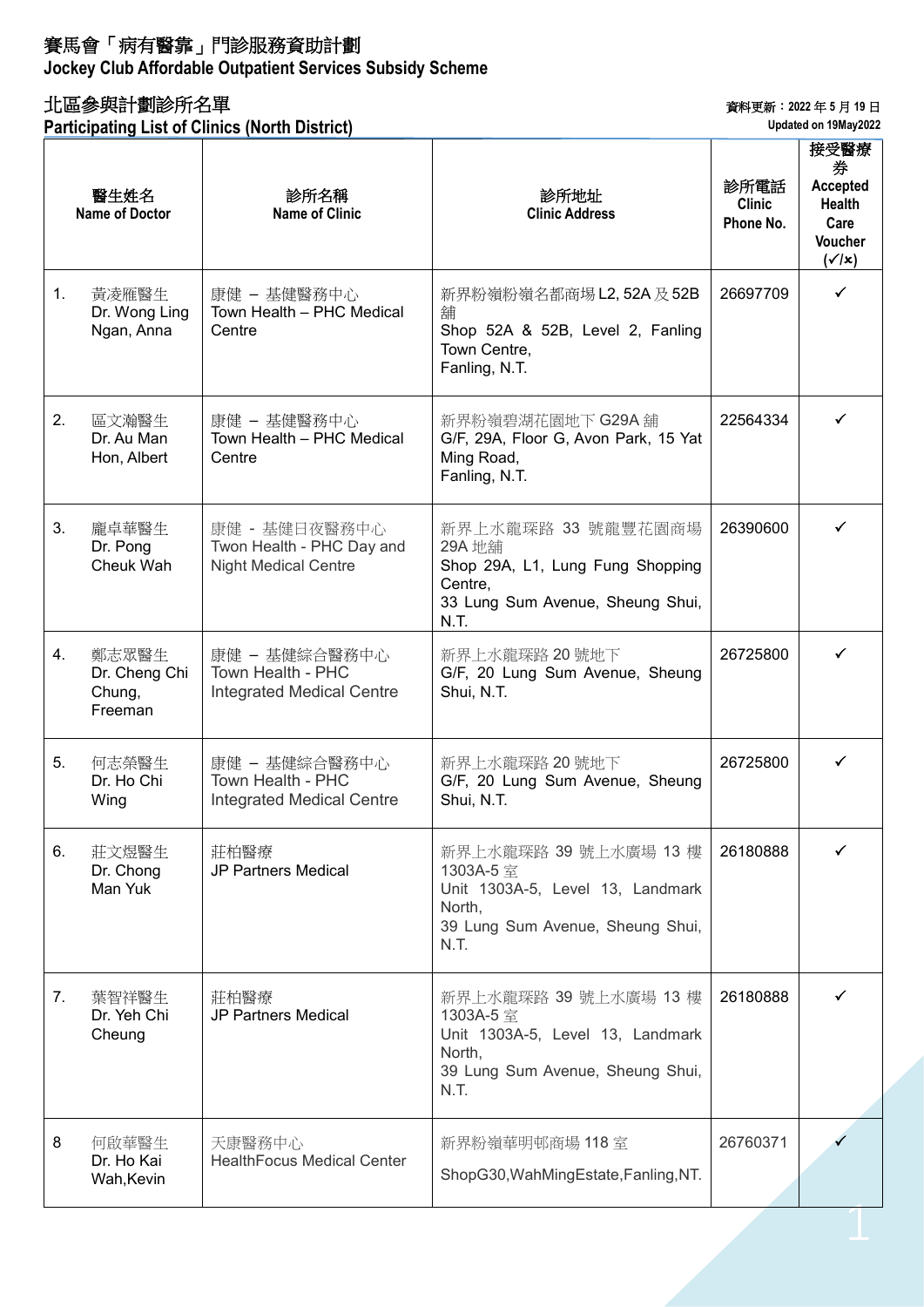| 9   | 謝寶貞醫生<br>Tse<br>Po<br>Dr<br><b>Ching Venus</b>                                 | 天康醫務中心<br><b>HealthFocus Medical Center</b>  | 上水祥龍圍邨商場3號舖<br>Shop 3, Cheung Lung Lane, Cheung<br>Lung Wai Estate, Sheung Shui.                                     | 27691311 |   |
|-----|--------------------------------------------------------------------------------|----------------------------------------------|----------------------------------------------------------------------------------------------------------------------|----------|---|
| 10. | 馬亮生醫生<br>Dr. Ma Leung<br>Sang                                                  | 馬亮生醫診所<br>Dr Ma Leung Sang Clinic            | 新界上水彩園邨彩屏樓 326-328 室<br>Room 326 & 328, Choi Ping House,<br>Choi Yuen Estate, Sheung Shui, New<br><b>Territories</b> | 26395920 |   |
| 11. | 關浩然醫生<br>Dr. Kwan Ho<br>Yin, Patrick                                           | 關浩然診所<br>Dr Kwan Ho Yin, Patrick Clinic      | 新界上水順欣花園 4B 地下<br>G/F, 4B Sunningdale Garden,<br>Sheung Shui, New Territories                                        | 26795511 |   |
| 12. | 陸建亮醫生<br>Dr.Luk Kin<br>Leung                                                   | 陸建亮診所<br>Dr Luk Kin Leung Clinic             | 新界上水彩園邨彩屏樓 338-340號舖<br>Shop 338-340 Choi Ping House, Choi<br>Yuen Estate, Sheung Shui, NT                           | 26737499 |   |
| 13. | 黃志崧醫生<br>Dr.Huang Zhi<br>Song                                                  | 保頤醫務中心<br><b>Professional Medical Centre</b> | 新界上水清河邨商場2號舖<br>Shop 2, Ching Ho Estate Shopping<br>Centre, Sheung Shui, New Territories                             | 26681923 |   |
| 14. | 黃琛仰醫生<br>Dr.Huang Hsin<br>Yang, Simeon                                         | 黃琛仰診所<br>Dr Simeon Wong(H.Y.Huang)<br>Clinic | 新界粉嶺嘉福邨嘉福商場 110號舖<br>Shop 110 Ka Fuk Shopping<br>Centre, Ka Fuk Estate, Fanling, NT                                  | 26366879 |   |
| 15. | 盧國章醫生<br>Dr.Lo Kwok<br>Cheung, Milton                                          | 盧國章診所<br>Lo Kwok Cheung, Milton Clinic       | 新界粉嶺帝庭軒商場1樓22號舖<br>Shop 22, Level 1, Regentville, Leun Wo<br>Market, Fanling N.T                                     | 31254663 | ✓ |
| 16. | 黃偉鵬醫生<br>Dr.Wong Wai<br>Pang                                                   | 黃偉鵬診所<br>Wong Wai Pang Clinic                | 新界上水馬會道 184號 2樓後座<br>Backblock, 2/F, Jockey Club<br>Raod, Sheung Shui, N.T                                           | 21450808 |   |
| 17. | 楊尊耀醫生<br>Dr. Yeung<br>Cheun Yiu                                                | 楊尊耀診所<br><b>Jes Medical Center</b>           | 新界上水龍琛路 39 號上水廣場 8 樓<br>823室<br>Unit 823, Level 8, Landmark North,<br>39 Lung Sum Avenue, Sheung Shui,<br>N.T.       | 26608018 |   |
| 18. | 陳東醫生&溫<br>紅紅醫生<br>Dr.Chan<br>Tung, Anthony<br>& Dr, Wan<br>Hung<br>Hung, Jenny | 保康全科診所<br><b>Prohealth Medical Clinic</b>    | 新界粉嶺帝庭軒商場 1 樓 24A 號舖<br>Shop 24A, Level 1, Regentville, Leun<br>Wo Market, Fanling N.T                               | 21260876 |   |